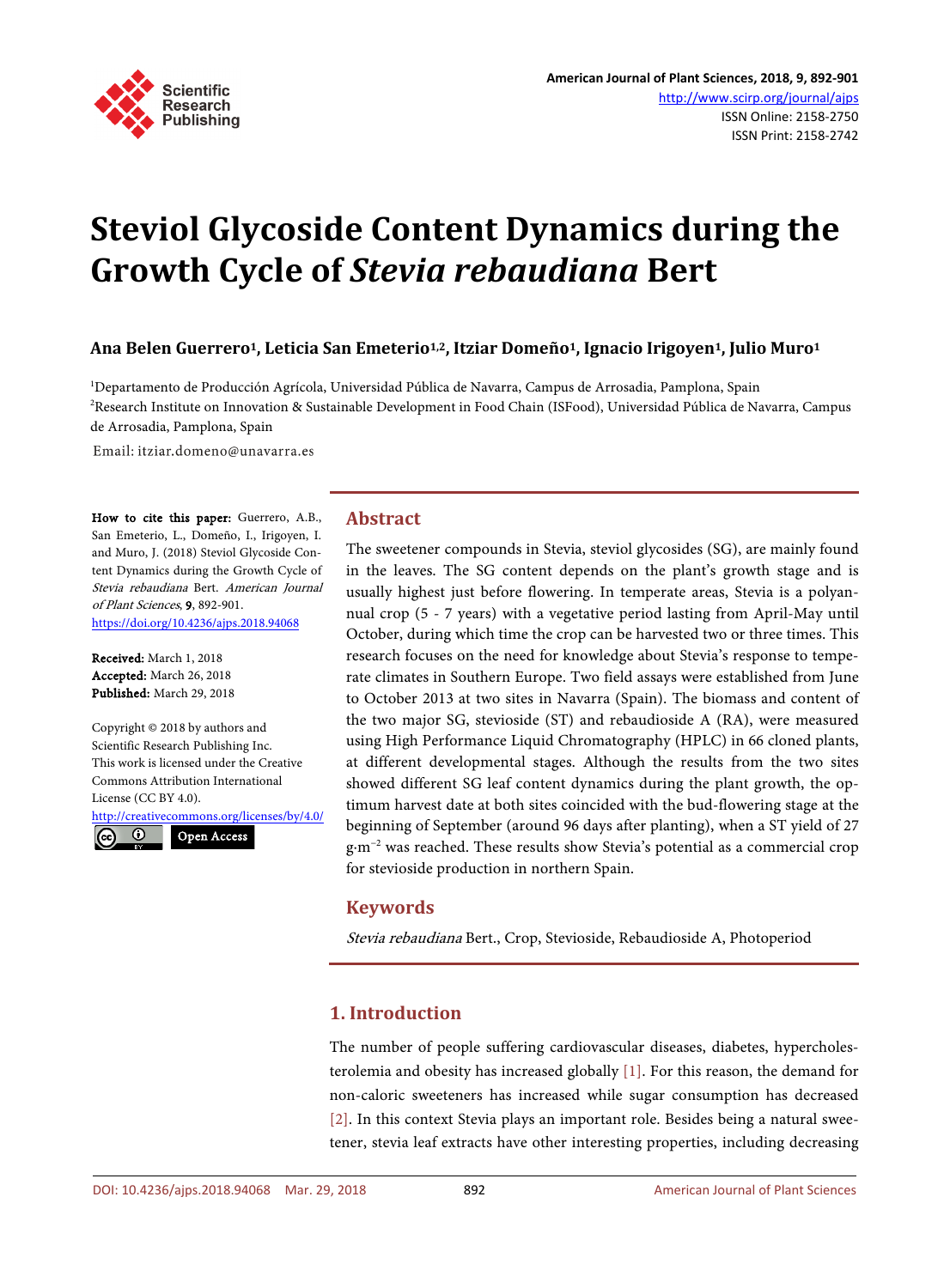blood pressure, improving digestion and gastrointestinal function and protecting against dental caries [\[3\]](#page-7-2) [\[4\]](#page-7-3) [\[5\]](#page-7-4) [\[6\].](#page-7-5)

Since ancient times, Stevia has been used in its native area, Paraguay, from where it has been introduced into Asia and North America, and more recently into Europe. Nowadays China is the main producer and Japan the main consumer [\[7\].](#page-7-6) Stevia is a relatively new crop, still under domestication, although much work has been done on variety selection, particularly in China, Korea and India.

The European Commission approved the use of SG as a food additive (E-960) in 2011 (Commission Regulation EU No 1131/2011). As this new market opened up, the demand for Stevia increased and its introduction into Europe as a crop was encouraged, especially in the Mediterranean region. In Spain, the area dedicated to Stevia cultivation is estimated to be around 70 - 80 ha.

Among the steviol glycosides (SG), stevioside (ST) and rebaudioside A (RA) are present in the highest concentrations [\[8\].](#page-7-7) In the biosynthetic pathways for the main SGs, ST is a direct precursor to RA [\[9\].](#page-7-8) ST represents between 60% - 70% of the total SGs and is 300 times sweeter than sucrose, with a slight licorice flavor and a bitter aftertaste [\[10\].](#page-7-9) In contrast, RA lacks the bitter aftertaste and is the sweetest SGs, being from 250 up to 400 times sweeter than sucrose [\[10\].](#page-7-9) SGs are mainly found in the leaves, with higher levels in younger than older leaves [\[8\]](#page-7-7) [\[11\]](#page-7-10) [\[12\]](#page-7-11) [\[13\],](#page-7-12) with less in shoots, roots, flowers and seeds [\[14\].](#page-8-0) For this reason, the leaves are used for obtaining SG extracts, while shoots are discarded because of the difficulty of extracting SGs from lignified shoots.

SG yield per dried leaf varies from 5% to 22% [\[15\]](#page-8-1) and SG content depends on plant variety or population [\[9\]](#page-7-8) [\[16\],](#page-8-2) propagation methods [\[17\],](#page-8-3) growing conditions, photoperiod [\[9\]](#page-7-8) [\[18\],](#page-8-4) agronomic practices [\[19\]](#page-8-5) [\[20\]](#page-8-6) [\[21\]](#page-8-7) [\[22\],](#page-8-8) plant age or ontogenetic phase [\[13\]](#page-7-12) [\[16\]](#page-8-2) [\[23\].](#page-8-9)

Stevia is a short-day species with a critical photoperiod of 13 to 14 hours needed to induce flowering [\[3\].](#page-7-2) In general, SG content is highest just before flowering, during the flower bud formation phase [\[24\],](#page-8-10) making this the optimum time for harvesting [\[25\].](#page-8-11) After this phase, photoassimilates are allocated to reproductive organs and SG content tends to either stagnate [\[26\]](#page-8-12) [\[27\]](#page-8-13) or decrease [\[28\].](#page-8-14) Temperate areas, with long summer days (more than 13 - 14 hours of sunlight), provide the ideal conditions for obtaining high yields of SG [\[8\].](#page-7-7) A longer vegetative period before flowering and harvest promotes higher leaf biomass production and a higher SG yield.

In various temperate areas, the cultivation of Stevia is long-term (5 - 7 years) and the vegetative period lasts from April-May to October. During winter, above-ground parts of the plant remain inactive, and new stems sprout from the buried rhizome the next spring. In these areas with a temperate climate, Stevia can be harvested two or three times per year [\[29\].](#page-8-15) At higher latitudes, with cooler weather, the crop is harvested once a year.

This research focuses on the need for knowledge about Stevia's response to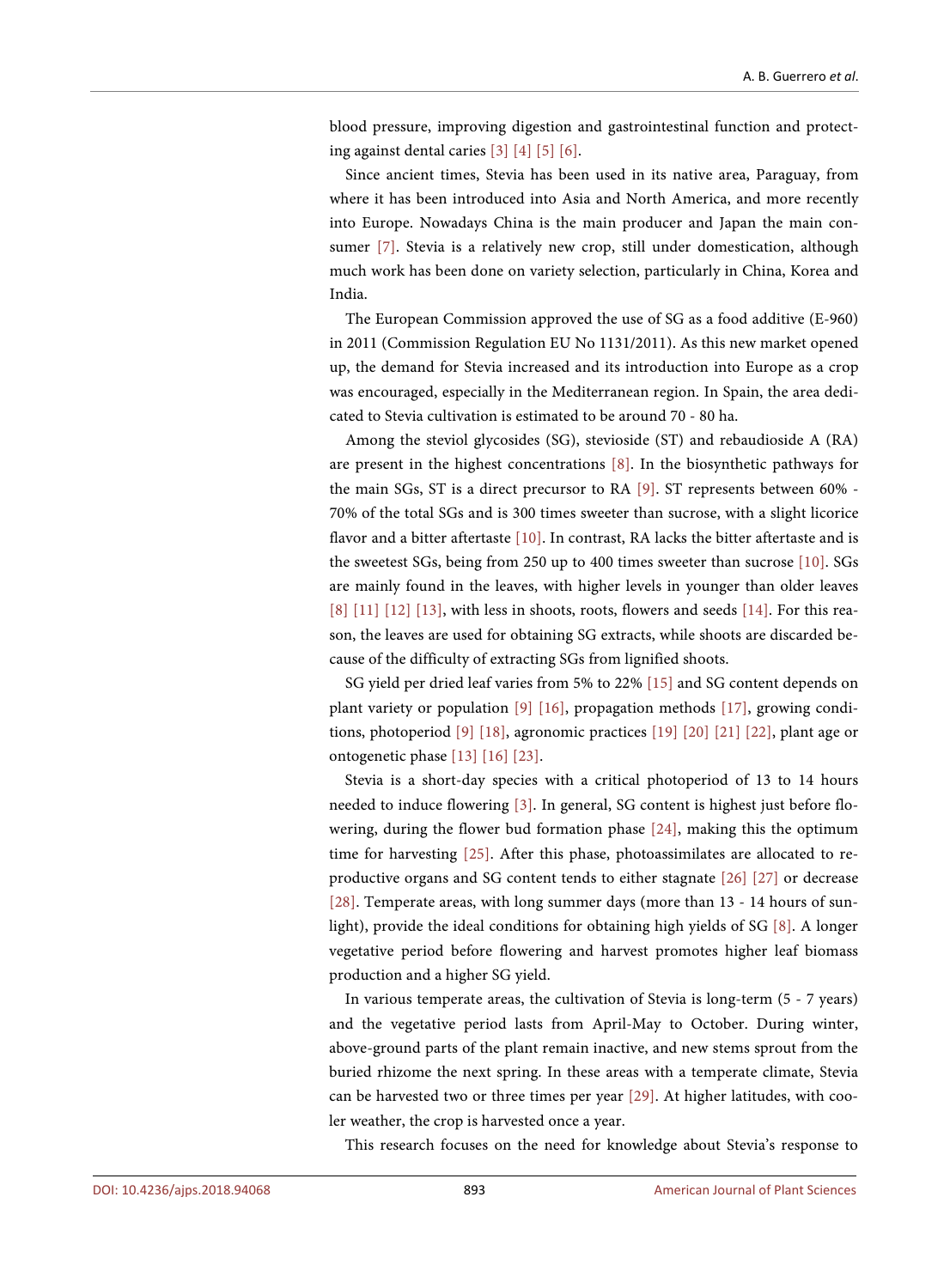temperate climates in Southern Europe. Specifically, we elucidate fluctuations in biomass production and SG content per plant during the various developmental stages of a crop cycle at two different sites in northern Spain.

# **2. Material and Methods**

#### **2.1. Study Sites**

Field assays were carried out from June to October 2016 at two sites in Navarra, Spain: San Adrián (42˚33'N, 1˚93'E, 318 m asl, mean annual precipitation 503 mm, mean annual temperature 16.5˚C) and Puente la Reina (42˚67'N, 1˚81'E, 344 m asl, mean annual precipitation 605 mm and mean annual temperature 13˚C). The steppe climate of San Adrián is characteristic of the central Ebro Valley, and is classified as dry cold steppe or dry Mediterranean (Bsk in the Köppen climate classification). Puente la Reina has a Mediterranean climate with warm, summers (Csb in the Köppen climate classification). [Table 1](#page-2-0) presents climate data (mean temperatures and precipitation) for the two sites during the field assay period. Soils from both sites show similar characteristics: both are classified as sandy-loam with a basic pH and similar N content, although the soil in San Adrián has more P and K content than that of Puente la Reina [\(Table 2\)](#page-2-1).

<span id="page-2-0"></span>Table 1. Total cumulative precipitation (TCP), mean maximum temperature (Mmax.) and mean minimum temperature (Mmin.) from June to September 2013 at the two assay sites (source[: http://meteo.navarra.es/climatologia/zona\\_media.cfm\)](http://meteo.navarra.es/climatologia/zona_media.cfm).

|                     | San Adrián |       |        |       | Puente la Reina |       |        |       |
|---------------------|------------|-------|--------|-------|-----------------|-------|--------|-------|
| 2013                | June       | July  | August | Sept. | June            | July  | August | Sept. |
| $TCP (L·m-2)$       | 4.04       | 2.33  | 0.50   | 0.50  | 34.70           | 14.50 | 32.1   | 32.1  |
| Mmax. $(^{\circ}C)$ | 31.95      | 29.53 | 26.25  | 26.25 | 30.35           | 28.05 | 23.93  | 23.93 |
| Mmin. $(^{\circ}C)$ | 15.91      | 14.47 | 11.95  | 11.95 | 18.40           | 17.34 | 14.26  | 14.26 |

| Soil parameters                          | San Adrián | Puente la Reina |  |
|------------------------------------------|------------|-----------------|--|
| pH (1:2.5 V/V)                           | 8          | 8.2             |  |
| C: N                                     | 10.6       | 12.5            |  |
| Organic matter (%)                       | 2.59       | 3.03            |  |
| Kjeldahl nitrogen (%)                    | 0.14       | 0.14            |  |
| Olsen phosphorus (mg P $kg^{-1}$ )       | 41         | 26              |  |
| Extractable potassium (mg K $kg^{-1}$ )  | 589        | 482             |  |
| Extractable magnesium (mg $Mg kg^{-1}$ ) | 158        | 130             |  |
| Coarse sand $(0.2 - 2.0$ mm $)$ $(\%)$   | 8          | 15.7            |  |
| Fine sand $(0.02 - 0.2$ mm $)$ $(\%)$    | 61.4       | 40.8            |  |
| Silt $(0.002 - 0.02 \text{ mm})$ $(\%)$  | 18.3       | 26.8            |  |
| Clay $(<0.002)$ $(\%)$                   | 12.4       | 16.7            |  |
| Soil texture                             | SANDY LOAM | SANDY LOAM      |  |

<span id="page-2-1"></span>Table 2. Physical and chemical parameters of the soil at the study.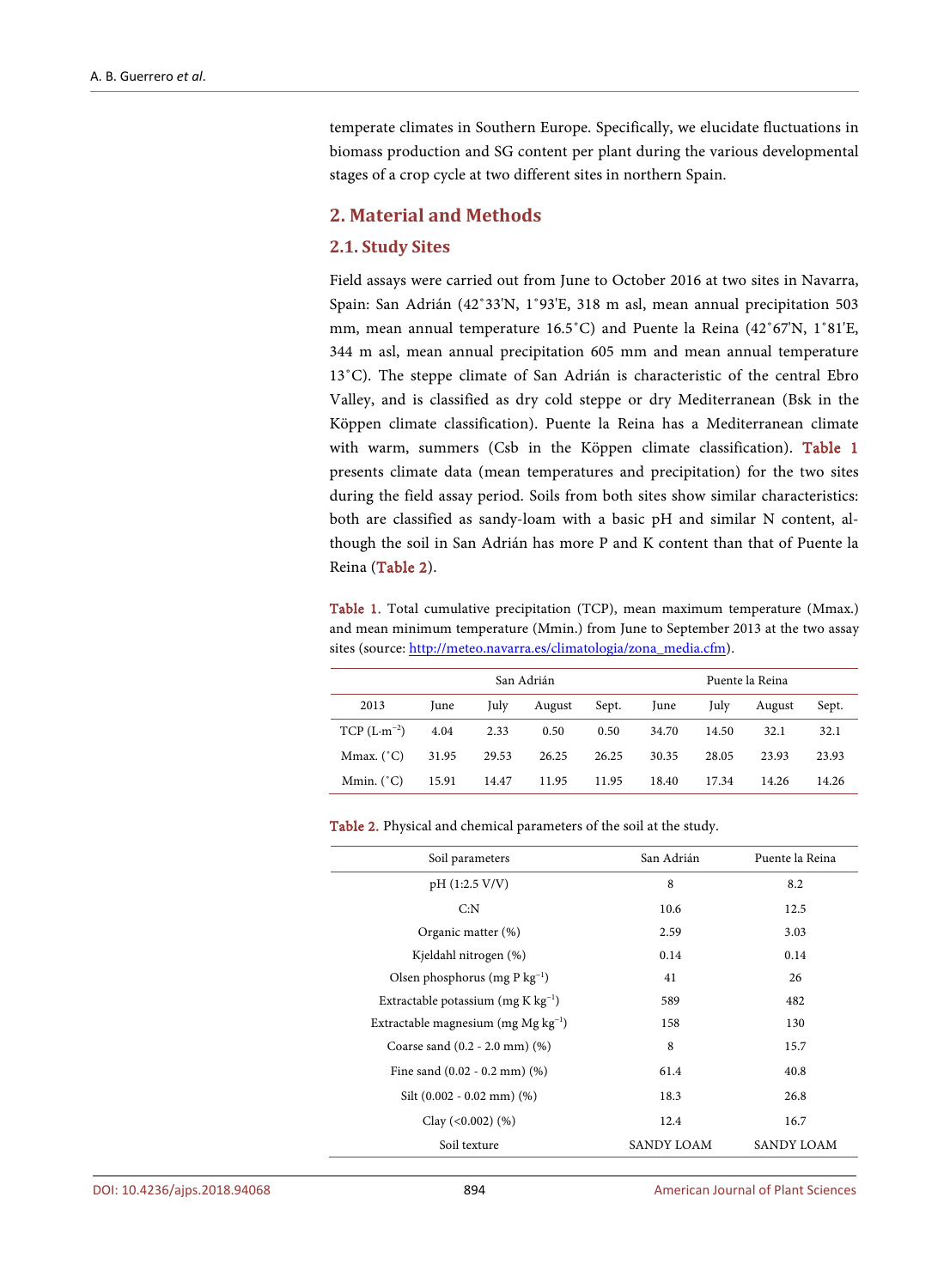#### **2.2. Plant Material and Experimental Design**

For the assays were used in vitro plant clones, obtained from a single previously-selected plant. On June 5th, at each site, 10 cm-tall specimens of Stevia were manually planted in one row using a planting pattern of  $40 \times 35$  cm. Black padding was installed to minimize weed growth. Nitrogen, phosphorus and potassium were supplied three times through fertigation (COMPO, 7% N, 5%  $P_2O_5$ , 6% K<sub>2</sub>O, and microelements).

Every two weeks, four plants were cut five cm above soil level and the shoots and leaves were separated. A subsample of fresh leaves from each plant was used to measure SG content and the rest of the sample was air dried, being turned over every two days. Both the fresh and dried biomass of the shoots and leaves were recorded.

In total, 66 plants (32 in San Adrián and 34 in Puente la Reina) were analyzed over 9 sampling dates corresponding to different developmental stages, from early vegetative growth (V3) to the crop flowering stage (R2) [\(Table 3\)](#page-3-0). The description of plant developmental stages followed Carneiro [\[30\].](#page-8-16) The vegetative stages sampled corresponded to: V3, plants with just one main stem and axillary branches with internodes of less than 2 cm in length; V4, plants with more than one stem and axillary branches with internodes of more than 2 cm in length; and late-V4, plants with more than one stem and axillary branches more than 15 cm in length (this stage occurs just before the differentiation of flower buds). The reproductive stages corresponded to: R1, the branch apex has already differentiated into flower buds; and R2, the flowers are in anthesis, the time of flowering to pollination. Plant developmental stages, sampling dates and day length for both sites are shown in [Table 3.](#page-3-0) The transition from one developmental stage to the next lasts a few days.

<span id="page-3-0"></span>Table 3. Mean daylight hours for two-week periods from June till September 2013 at San Adrián (42˚33'N, 1˚93'E) and Puente la Reina (42˚67'N, 1˚81'E). Harvest day and plant growth stage are also shown.

|                  |                        | San Adrián            | Puente la Reina        |                       |  |
|------------------|------------------------|-----------------------|------------------------|-----------------------|--|
|                  | Daylight<br>(hrs: min) | Plant growth<br>stage | Daylight<br>(hrs: min) | Plant growth<br>stage |  |
| June 1st-15th    | 15:10                  |                       | 15:13                  |                       |  |
| June 16th-30th   | 15:16                  |                       | 15:18                  |                       |  |
| July 1st-15th    | 15:06                  | V <sub>3</sub>        | 15:08                  | V <sub>3</sub>        |  |
| July 16th-31st   | 14:43                  | V4                    | 14:45                  | V3, V4                |  |
| August 1st-15th  | 14:10                  | V4                    | 14:12                  | V4, late-V4           |  |
| August 16th-31st | 13:31                  | V4, late-v4           | 13:32                  |                       |  |
| Sept. 1st-15th   | 12:49                  | Late-V4, R1           | 12:50                  | Late-V4, R1           |  |
| Sept. 16th-30th  | 12:07                  | R1                    | 12:07                  | R1                    |  |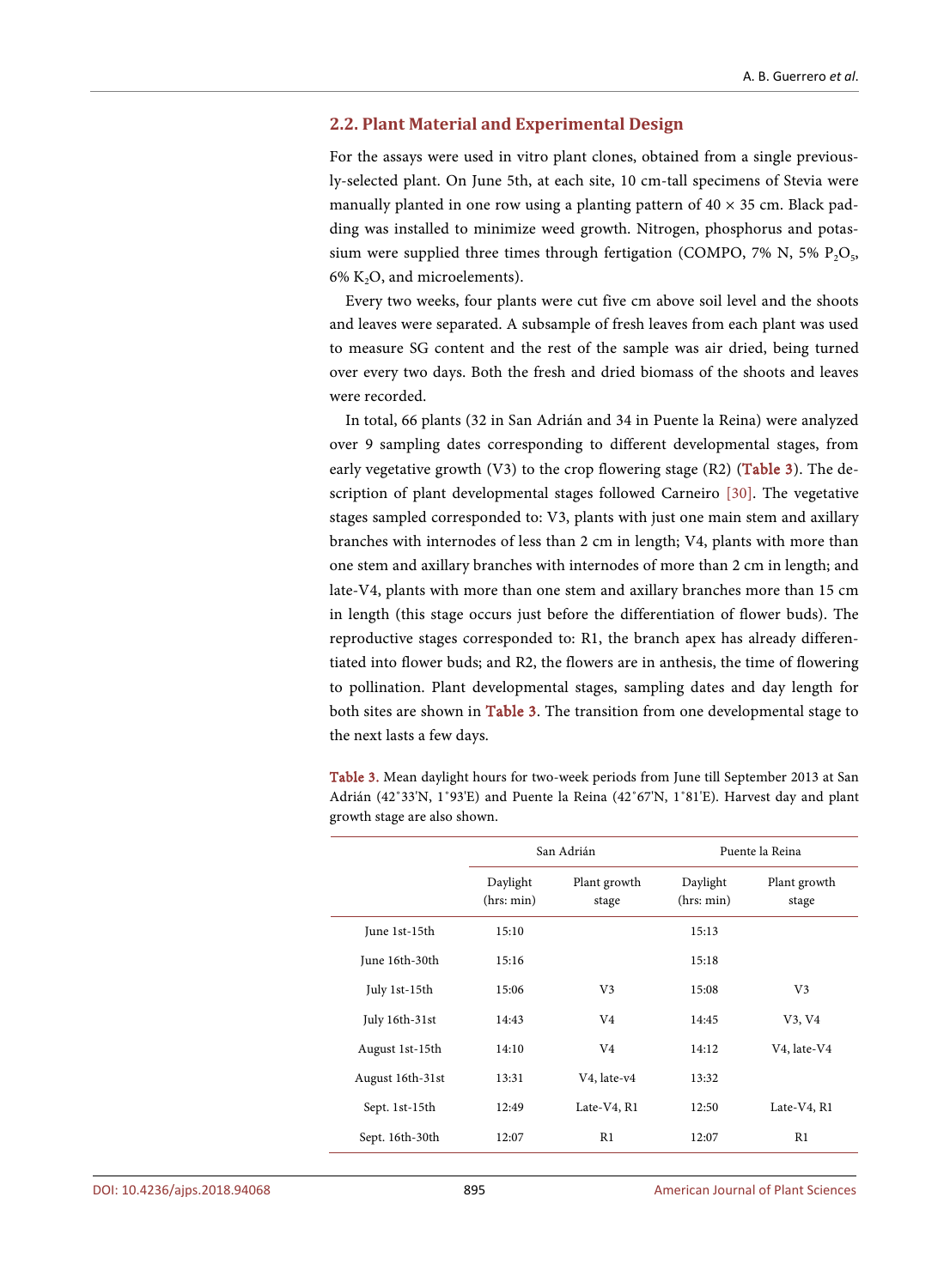# **2.3. Extraction and Analyses of SG**

SGs were extracted three times from fresh leaves (0.50 g), each time using 7 mL of ultrapure water. Extractions were performed at room temperature, shaking for 35 m at 300 rpm in an orbital shaker. The extracts were centrifuged at 4500 rpm for 12 m and the supernatant of the three extracts was then pooled and mixed, and brought to a final volume of 50 ml. Finally, the extracts were purified by filtering through a 0.45 µm filter. 20 µL aliquots of extract were injected into a High Performance Liquid Chromatography (HPLC) system coupled with an ultraviolet detector. A Waters Atlantis T3 5  $\mu$ m column (4.6 × 150 mm) was utilized and the HPLC operating conditions used were as follows: isocratic mobile phase acetonitrile: water (70/30) and a flow of 0.5 mL·min<sup>-1</sup>. The ultraviolet detector was set to monitor at 205 nm. Retention time was 15:05 min for RA and 15:96 for ST. Pure RA (97.5%) was used as standard. Calibration curves were obtained from standard solutions (10 - 500 ppm) for RA. Previous tests showed that the relationship between the response factor of RA and ST was statistically equal to one, and therefore ST was also quantified using the calibration curve of RA.

#### **2.4. Data Analysis**

Scatterplots of dry leaf biomass, leaf-to-stem ratio, ST and RA versus time after planting were performed and a polynomial surface for each site was fitted using local polynomial regression fitting with the loess function from the statistical software R [31].

# **3. Results**

Leaf biomass increased with time at both sites but peaked at different dates [\(Figure 1\(a\)\)](#page-5-0). The plants in San Adrián presented greater leaf biomass and earlier than those at Puente la Reina. In San Adrián, leaf biomass reached a peak (63.3 g/plant) 96 days after planting, between the end of the late-V4 and early R1 stages (grey square point in Figure  $1(a)$ ). In Puente la Reina, the highest yield (53.6 g/plant) was reached 102 days after planting, at the R1 stage (black square point in Figure  $1(a)$ ). The leaf to stem ratio decreased throughout the plant growth cycle, from 4.5 down to 0.5 at both sites [\(Figure 1\(b\)\)](#page-5-0).

The dynamic of ST percentage in leaves throughout plant development differed between the two sites (Figure  $1(c)$ ). In San Adrián, the ST percentage reached a peak (6.22%) in the late-V4 stage, 87 days after planting (grey square point in Figure  $1(c)$ ). In Puente la Reina, the ST percentage increased with time and was its highest (8.67%) in the R2 stage, 120 days after planting (black square point in [Figure 1\(c\)\)](#page-5-0). Taking into account biomass production, total ST leaf content per plant peaked in San Adrián (3.72 g/plant) at the end of the late-V4 stage, 92 days after planting (grey square point in Figure  $1(d)$ ), whereas the peak in Puente la Reina (4.03 g/plant) was reached in the R1 stage, 108 days after planting (black square point i[n Figure 1\(d\)\)](#page-5-0).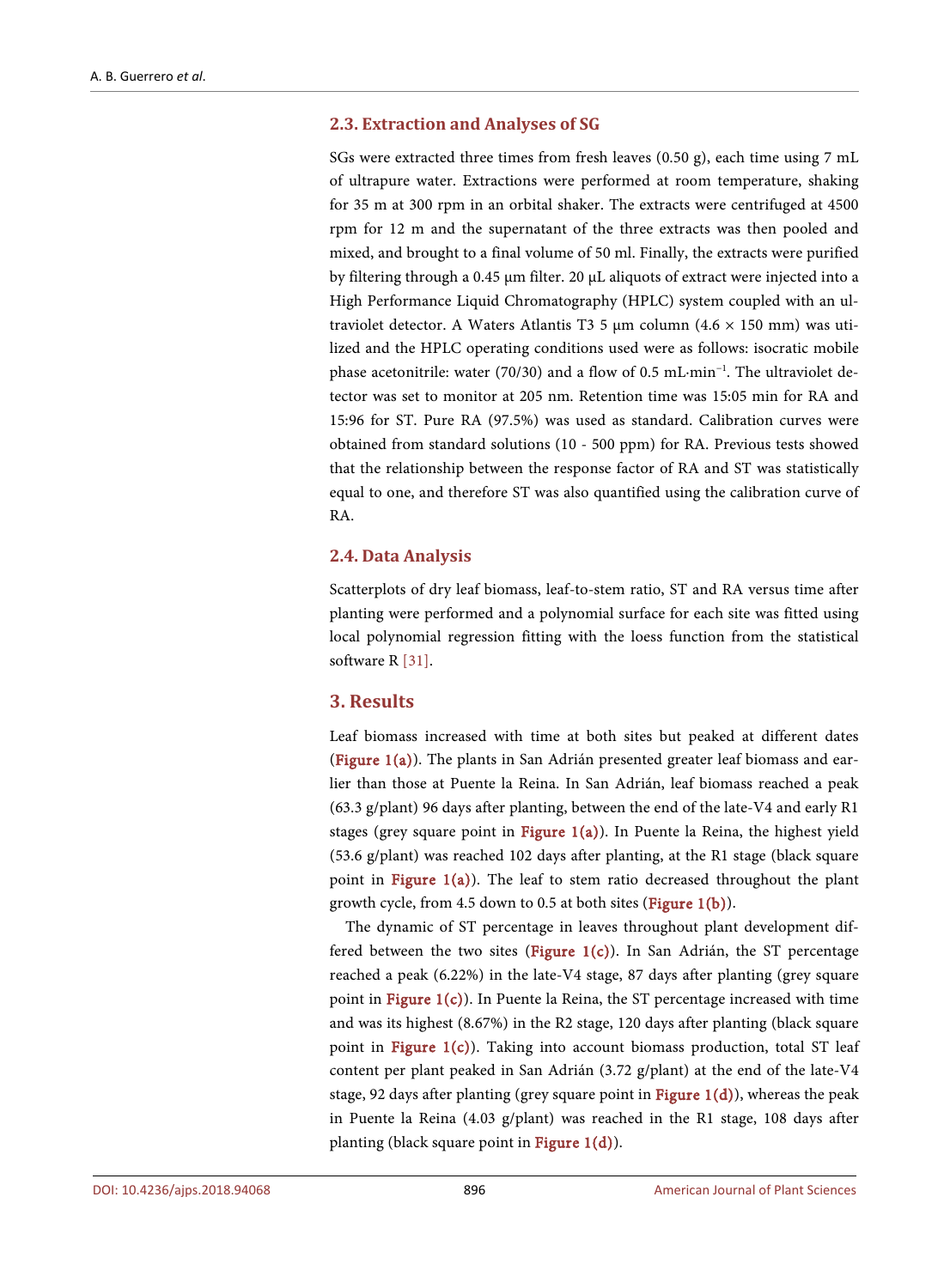<span id="page-5-0"></span>

Figure 1. Dynamics of dry leaf biomass (g), leaf-to-stem ratio (L:S), percentage of stevioside in leaves (ST(%)), total ST content per plant (g/planta), percentage of rebaudioside A (RA (%)) and total RA content per planta (g/planta), at both sites, San Adrián (grey triangles) and Puente la Reina (black circles). Local polynomial regression fitting curves are represented with a grey dashed line for San Adrián data and a black solid line for Puente la Reina data. Standard error is represented as a light grey shaded area. The maximum predicted values are marked with rectangles (grey for San Adrián and black for Puente la Reina). Vertical dotted lines separate developmental stages. The transition between stages can last for a few days.

The dynamic of RA percentage in leaves throughout plant development also differed between the sites (Figure  $1(e)$ ). In San Adrián, the RA percentage was highest (5.03%) between the end of the late-V4 stage and the beginning of R1, 97 days after planting (grey square point in [Figure 1\(e\)\)](#page-5-0). In Puente la Reina, the RA percentage peaked (6.55%) in the V4 stage, 70 days after planting (black square point in [Figure 1\(e\)\)](#page-5-0). Taking into account biomass production, total RA leaf content per plant was at its highest level between the end of the late-V4 and beginning of the R1 stages at both sites. In San Adrián, RA content reached 3.12 g/plant 95 days after planting (grey square point in Figure  $1(f)$ ) and in Puente la Reina, RA content reached 2.43 g/plant 97 days after planting (black square point in Figure  $1(f)$ ).

# **4. Discussion**

The observed decrease in leaf biomass during the reproductive stages (R1 and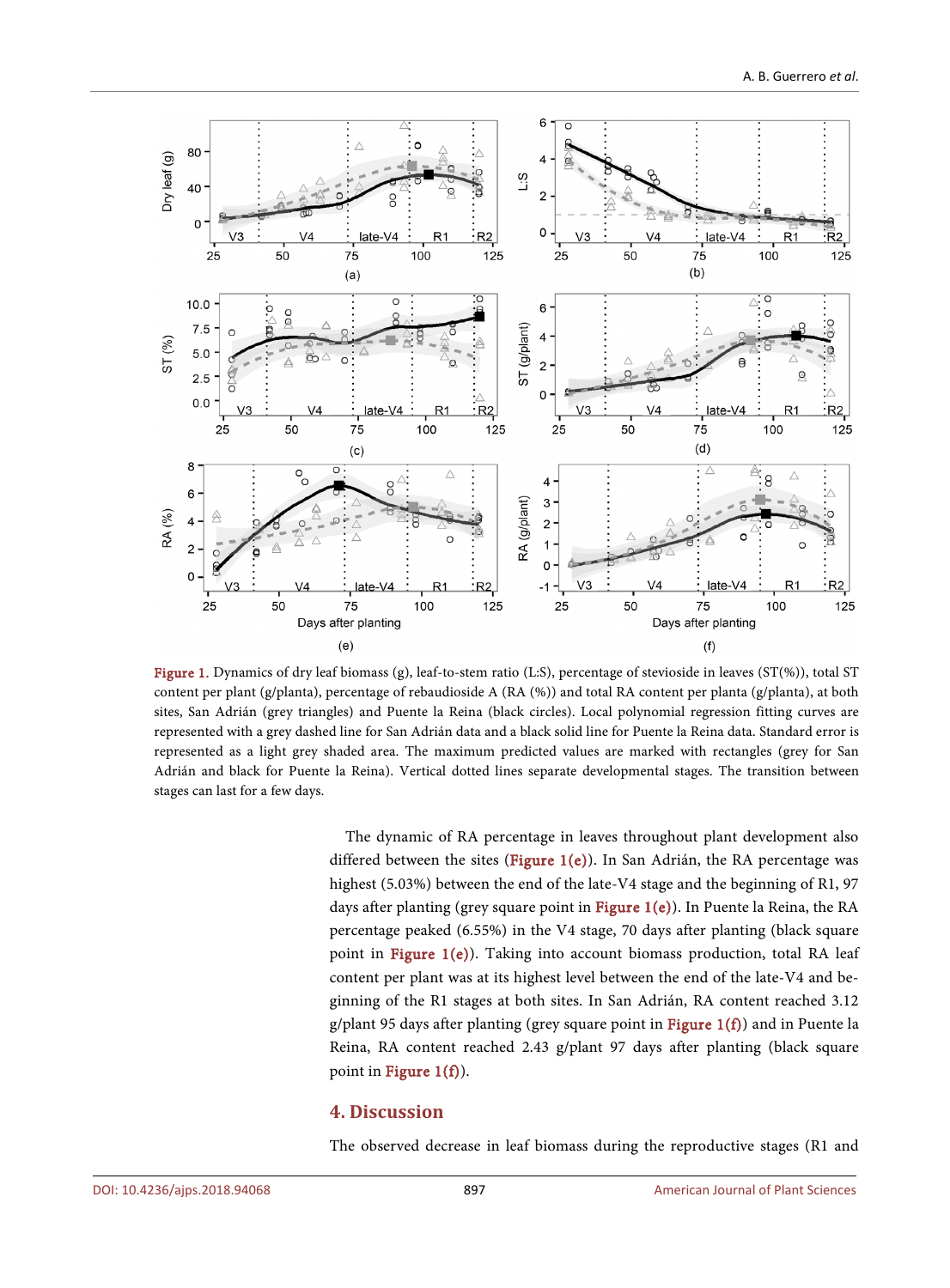R2) was due to senescence and the dropping of basal leaves. Mean maximum temperature (MMax) throughout the assay period was higher in San Adrián than Puente la Reina [\(Table 1\)](#page-2-0). Warmer temperatures could have facilitated earlier and more luxuriant plant growth in the specimens in San Adrián than those in Puente la Reina. Plant growth during summer may be affected by prolonged exposure to temperatures greater than 35˚C [\[32\];](#page-9-1) however, temperatures did not get this high during the assay period.

A leaf to stem ratio decrease was observed throughout the plant growth cycle. In the early stages, the stems were green and soft with a high water content and leaf weight was greater than stem weight  $(L:S > 1)$ . In later stages, the stems enlarged and lignified, and consequently their dry weight increased considerably. This meant that stem weight was greater than leaf weight during the reproductive stages. Decreased leaf biomass in the later stages due to reproductive development has been observed previously [\[33\].](#page-9-2) Although a similar L:S pattern was seen at both sites throughout the growth stages, L:S was greater in Puente la Reina plants than in San Adrián plants during the vegetative stages. Similar studies in Israel also showed a decreased L:S ratio with time and a leaf biomass peak in September [\[22\].](#page-8-8) 

In choosing the optimum time for harvest, the most important factors to consider are leaf yield and content of the main SGs. Other factors with commercial implications could also play an important role. Previous studies have shown that the stevioside content of inflorescences is very low [\[22\],](#page-8-8) therefore, increasing the proportion of leaves in the plant biomass to be processed increases the efficiency of industrial processing and decreases its cost. The peaks of leaf biomass and ST and RA percentages are more or less coincident in San Adrián whereas in Puente la Reina they are out of sync: the ST peak occurs after the leaf biomass peak and the RA peak occurs before. Thus, the optimum harvest time in San Adrián would be around 96 days after planting when the plants are initiating their flowering stage, at the beginning of September (26.43 ST g·m−2 and 22.29 RA g·m−2 ). In Puente la Reina, ST yield reached a peak in the middle of the reproductive stage R1 a few days after the RA peak. However, the curve of ST maximum yield is fairly plateau-shaped, so similar ST yields can be achieved earlier, when the proportion of inflorescences versus leaves is lower. Therefore, the optimum time for harvesting in Puente la Reina would also coincide with the beginning of the flowering stage, at the start of September (27.36 g ST m<sup>-2</sup> and 17.36 g RA m−2 ). The ST yields recorded at both sites are similar to those re-ported in other studies, between 23.5 and 30.9 g·m<sup>-2</sup> in Israel [\[22\],](#page-8-8) 28 and 34 g·m−2 in India [\[20\],](#page-8-6) and 31.5 g·m−2 in Canada [\[25\].](#page-8-11)

# **5. Conclusion**

In conclusion, this paper addresses the viability of growing Stevia under the climatic conditions found in northern Spain. The results show that Stevia can be successfully cultivated in this region, good glycoside yields are obtained under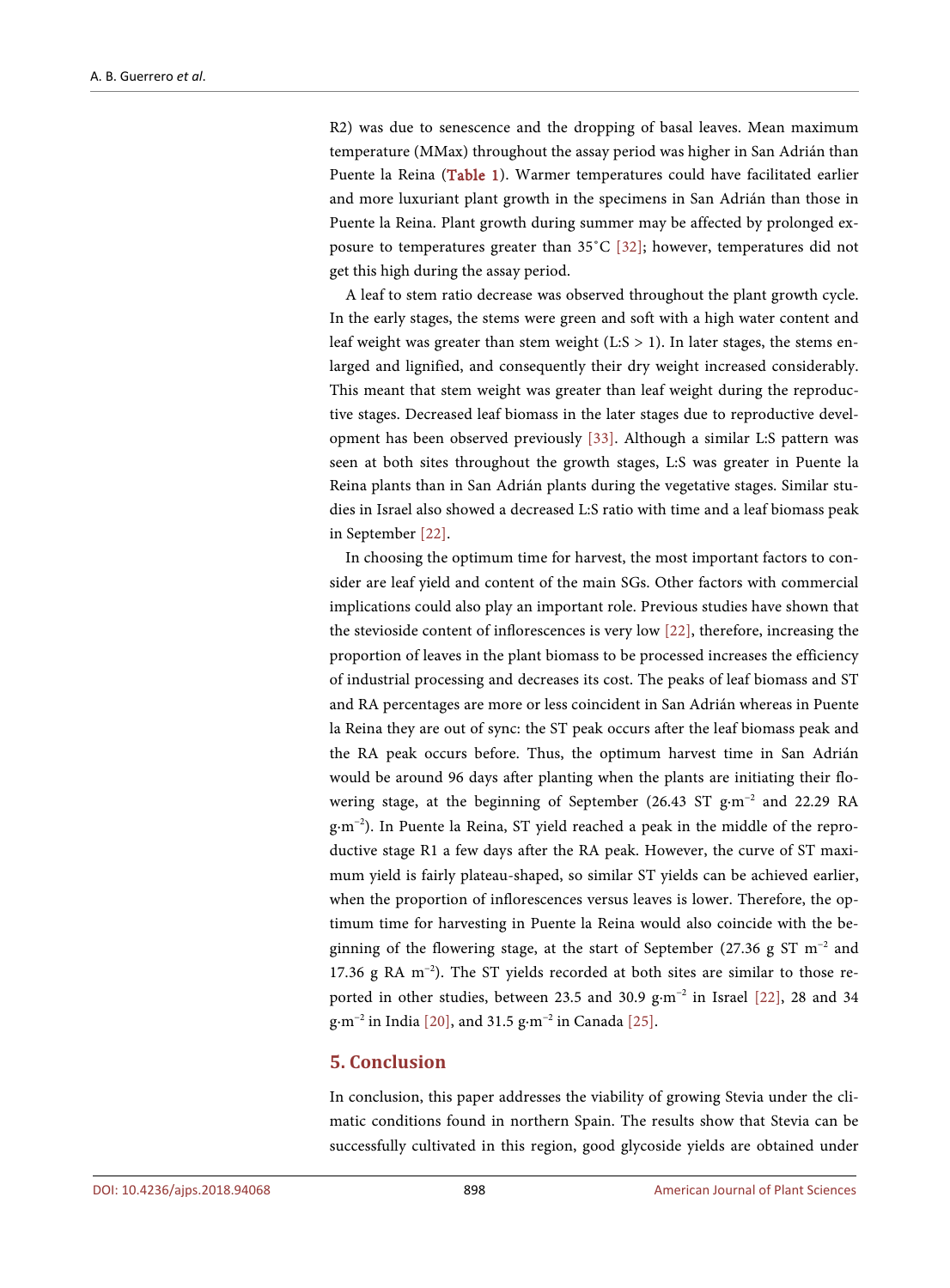the long daylight conditions, and there is a long vegetative growth period (from spring to late summer).

# **Acknowledgements**

This study was funded through Department of Rural Development of the Navarra Government (project IIM14153.RI1).

#### **References**

- <span id="page-7-0"></span>[1] Jeria, D.M., Jeria, D.M. and Pozo, A.A. (2011) Estudio Del Secado Convectivo De Hojas De Stevia Rebaudiana Y Factibilidad Técnico-Económica De Una Planta Elaboradora De Edulcorante a Base De Stevia. Ph.D. Dissertation, Facultad de Ciencia Químicas y Farmacéuticas, Universidad de Chile, Santiago.
- <span id="page-7-1"></span>[2] Marti, N., Funes, L.L., Saura, D. and Micol, V. (2008) An Update on Alternative Sweeteners. International Sugar Journal, 110, 425-429.
- <span id="page-7-2"></span>[3] Kinghorn, A.D. and Soejarto, D.D. (1991) Stevioside. In: *Economic and Medical* Plant Research, Academic Press, New York, 157-171. .
- <span id="page-7-3"></span>[4] Lee, C.N., Wong, K.L., Liu, J.C., Chen, Y.J., Cheng, J.T. and Chan, P. (2001) Inhibitory Effect of Stevioside on Calcium Influx to Produce Antihypertension. Planta Medica, 67, 796-799. <https://doi.org/10.1055/s-2001-18841>
- <span id="page-7-4"></span>[5] Jeppesen, P.B., Gregersen, S., Rolfsen, S.E.D., Jepsen, M., Colombo, M., Agger, A., Xiao, J., et al. (2003) Antihyperglycemic and Blood Pressure-Reducing Effects of Stevioside in the Diabetic Goto-Kakizaki Rat. Metabolism: Clinical and Experimental, 52, 372-378. <https://doi.org/10.1053/meta.2003.50058>
- <span id="page-7-5"></span>[6] Woelwer-Rieck, U., Lankes, C., Wawrzun, A. and Wüst, M. (2010) Improved HPLC Method for the Evaluation of the Major Steviol Glycosides in Leaves of Stevia rebaudiana. European Food Research and Technology, 231, 581-588. <https://doi.org/10.1007/s00217-010-1309-4>
- <span id="page-7-6"></span>[7] Fischer, J.C. (2012) Tercer Simposio Nacional de la estevia realizado en Santa Cruz en el marco de Agropecruz.
- <span id="page-7-7"></span>[8] Ramesh, K., Singh, V. and Megeji, N. (2006) Cultivation of Stevia: A Comprehensive Review. Advances in Agronomy, 89, 137-177. [https://doi.org/10.1016/S0065-2113\(05\)89003-0](https://doi.org/10.1016/S0065-2113(05)89003-0)
- <span id="page-7-8"></span>[9] Ceunen, S. and Geuns, J.M.C. (2013) Influence of Photoperiodism on the Spatio-Temporal Accumulation of Steviol Glycosides in Stevia rebaudiana (Bertoni). Plant Science, 198, 72-82. <https://doi.org/10.1016/j.plantsci.2012.10.003>
- <span id="page-7-9"></span>[10] Kinghorn, A.D. (2002) Overview. In: Kinghorn, A.D., Ed., Stevia, the Genus of Stevia, Medicinal and Aromatic Plants Industrial Profiles, Taylor and Francis, London, 2.
- <span id="page-7-10"></span>[11] Goettemoeller, J. and Ching, A. (1999) Seed Germination in Stevia rebaudiana. In: Janick, J., Ed., Perspectives on New Crops and New Uses, ASH Press, Alexandria, VA, 510-511.
- <span id="page-7-11"></span>[12] Bondarev, N.I., Sukhanova, M.A., Reshetnyak, O.V. and Nosov, A.M. (2004) Steviol Glycoside Content in Different Organs of *Stevia rebaudiana* and Its Dynamics during Ontogeny. Biologia Plantarum, 47, 261-264. <https://doi.org/10.1023/B:BIOP.0000022261.35259.4f>
- <span id="page-7-12"></span>[13] Yadav, A.K., Singh, S., Dhyani, D. and Ahuja, P.S. (2011) A Review on the Improvement of Stevia [Stevia rebaudiana (Bertoni)]. Canadian Journal of Plant Science, 91, 1-27. <https://doi.org/10.4141/cjps10086>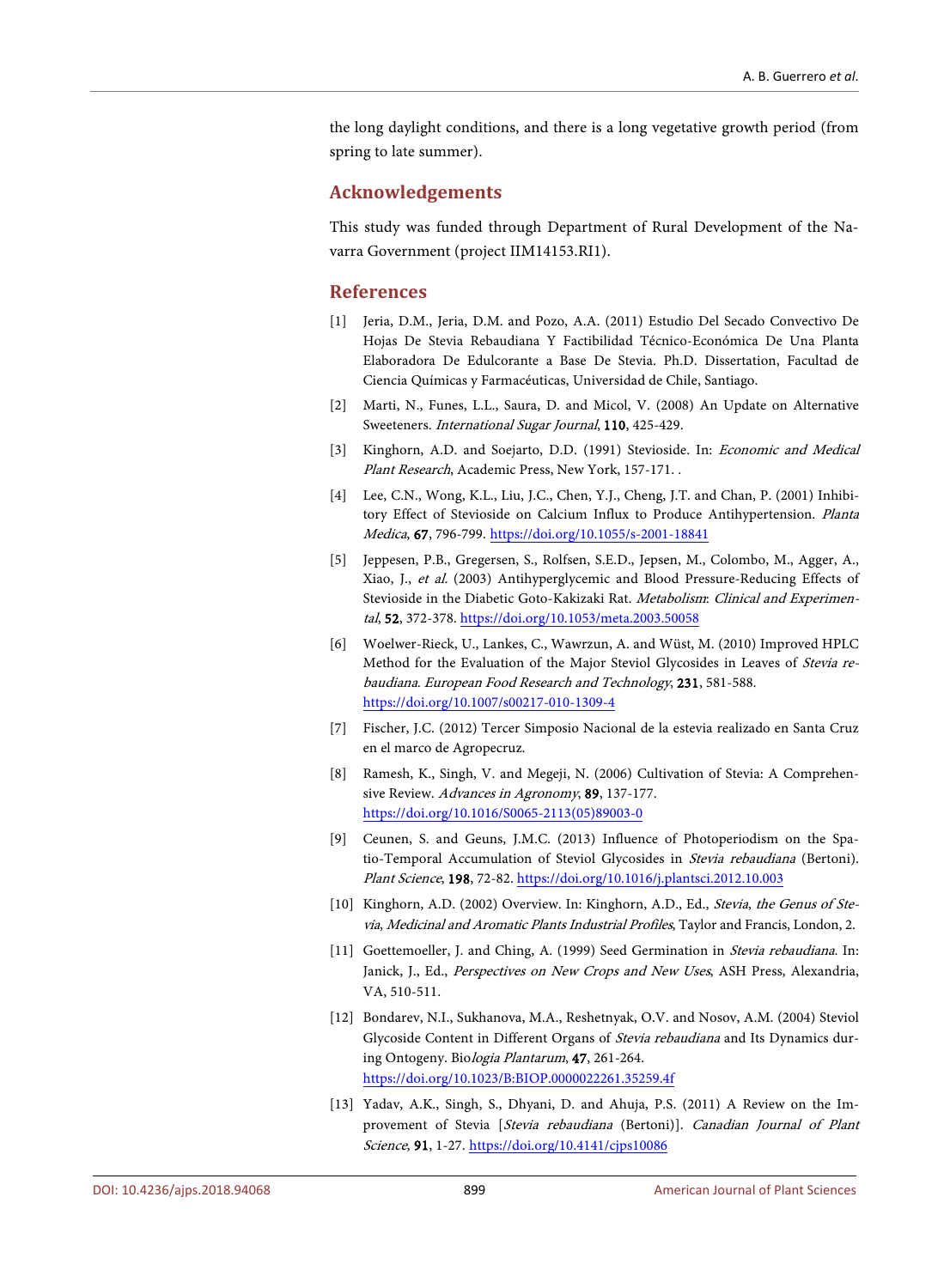- <span id="page-8-0"></span>[14] Rajasekaran, T., Giridhar, P. and Ravishankar, G.A. (2007) Production of Steviosides in Ex Vitro and In Vitro Grown Stevia rebaudiana Bertoni. Journal of the Science of Food and Agriculture, 87, 420-424. <https://doi.org/10.1002/jsfa.2713>
- <span id="page-8-1"></span>[15] Kennelly, E.J. (2001) Sweet and Non-Sweet Constituents of Stevia rebaudiana. In: Kinghorn, A.D., Ed., Stevia. The Genus Stevia, Taylor and Francis, London, 68-85.
- <span id="page-8-2"></span>[16] Geuns, J.M.C. (2003) Stevioside. Phytochemistry, **64**, 913-921. [https://doi.org/10.1016/S0031-9422\(03\)00426-6](https://doi.org/10.1016/S0031-9422(03)00426-6)
- <span id="page-8-3"></span>[17] Tamura, Y., Nakamura, S., Fukui, H. and Tabata, M. (1984) Clonal Propagation of Stevia rebaudiana Bertoni by Stem-Tip Culture. Plant Cell Reports, 3, 183-185. <https://doi.org/10.1007/BF00270195>
- <span id="page-8-4"></span>[18] Metivier, J. and Viana, A.M. (1979) The Effect of Long and Short day Length upon the Growth of Whole Plants and the Level of Soluble Proteins, Sugars, and Stevioside in Leaves of Stevia rebaudiana Bert. Journal of Experimental Botany, 30, 1211-1222. <https://doi.org/10.1093/jxb/30.6.1211>
- <span id="page-8-5"></span>[19] Shock, C. (1982) Experimental Cultivation of Rebaudi's Stevia in California. University of California, Oakland, 1-9.
- <span id="page-8-6"></span>[20] Megeji, N.W., Kumar, J.K., Singh, V., Kaul, V.K. and Ahuja, P.S. (2005) Introducing Stevia rebaudiana, a Natural Zero-Calorie Sweetener. Current Science, 88, 801-804.
- <span id="page-8-7"></span>[21] Macchia, M., Morelli, I., Angelini, L.G. and Flamini, G. (1999) Agronomic Characteristics and Quantitative Analysis of Stevioside in *Stevia rebaudiana* Bert. a New Source of Sweet Compounds. Proceeding of 4th European Symposium on Industrial Crops and Products, Bonn, 23-25 March 1999, 331-332.
- <span id="page-8-8"></span>[22] Serfaty, M., Ibdah, M., Fischer, R., Chaimovitsh, D., Saranga, Y. and Dudai, N. (2013) Dynamics of Yield Components and Stevioside Production in Stevia rebaudiana Grown under Different Planting Times, Plant Stands and Harvest Regime. Industrial Crops and Products, 50, 731-736. <https://doi.org/10.1016/j.indcrop.2013.08.063>
- <span id="page-8-9"></span>[23] Nakamura, S. and Tamura, Y. (1985) Variation in the Main Glycosides of Stevia (Stevia rebaudiana Bertoni). Japanese Journal of Tropical Agricultural, 29, 109-115.
- <span id="page-8-10"></span>[24] Kang, K.H. and Lee, F.W. (1981) Physio-Ecological Studies on Stevia (Stevia rebaudiana Bertoni). Korean Journal of Crop Science, 26, 69-89.
- <span id="page-8-11"></span>[25] Brandle, J. and Rosa, N. (1992) Heritabilrty for Yield, Leaf : Stem Ratio and Stevioside Content Estimateil from a Landrace Cultivar of Stevia rebaudiana. Canadian Journal of Plant Science, 72, 1263-1266. <https://doi.org/10.4141/cjps92-159>
- <span id="page-8-12"></span>[26] Chen, K., Chang, T.R. and Chen, S.T. (1978) Studies on the Cultivation of Stevia and Seasonal Variation of Stevioside. China Gartenbau, 24, 34-42.
- <span id="page-8-13"></span>[27] Zaidan, L., Dietrich, S. and Felippe, G. (1980) Effect of Photoperiod on Flowering and Stevioside Content in Plants of Stevia rebaudiana Bertoni. Japanese Journal of Crop Science, 49, 569-574. <https://doi.org/10.1626/jcs.49.569>
- <span id="page-8-14"></span>[28] Tavarini, S. and Angelini, L.G. (2013) Stevia rebaudiana Bertoni as a Source of Bioactive Compounds: The Effect of Harvest Time, Experimental Site and Crop Age on Steviol Glycoside Content and Antioxidant Properties. Journal of the Science of Food and Agriculture, 93, 2121-2129. <https://doi.org/10.1002/jsfa.6016>
- <span id="page-8-15"></span>[29] Angelini, L.G. and Tavarini, S. (2014) Crop Productivity, Steviol Glycoside Yield, Nutrient Concentration and Uptake of Stevia rebaudiana Bert. under Mediterranean Field Conditions. Communications in Soil Science and Plant Analysis, 45, 2577-2592. <https://doi.org/10.1080/00103624.2014.919313>
- <span id="page-8-16"></span>[30] Carneiro, J.W.P. (2007) Stevia rebaudiana (Bert.) Bertoni: Stages of Plant Development. *Canadian Journal of Plant Science*, 87, 861-865.